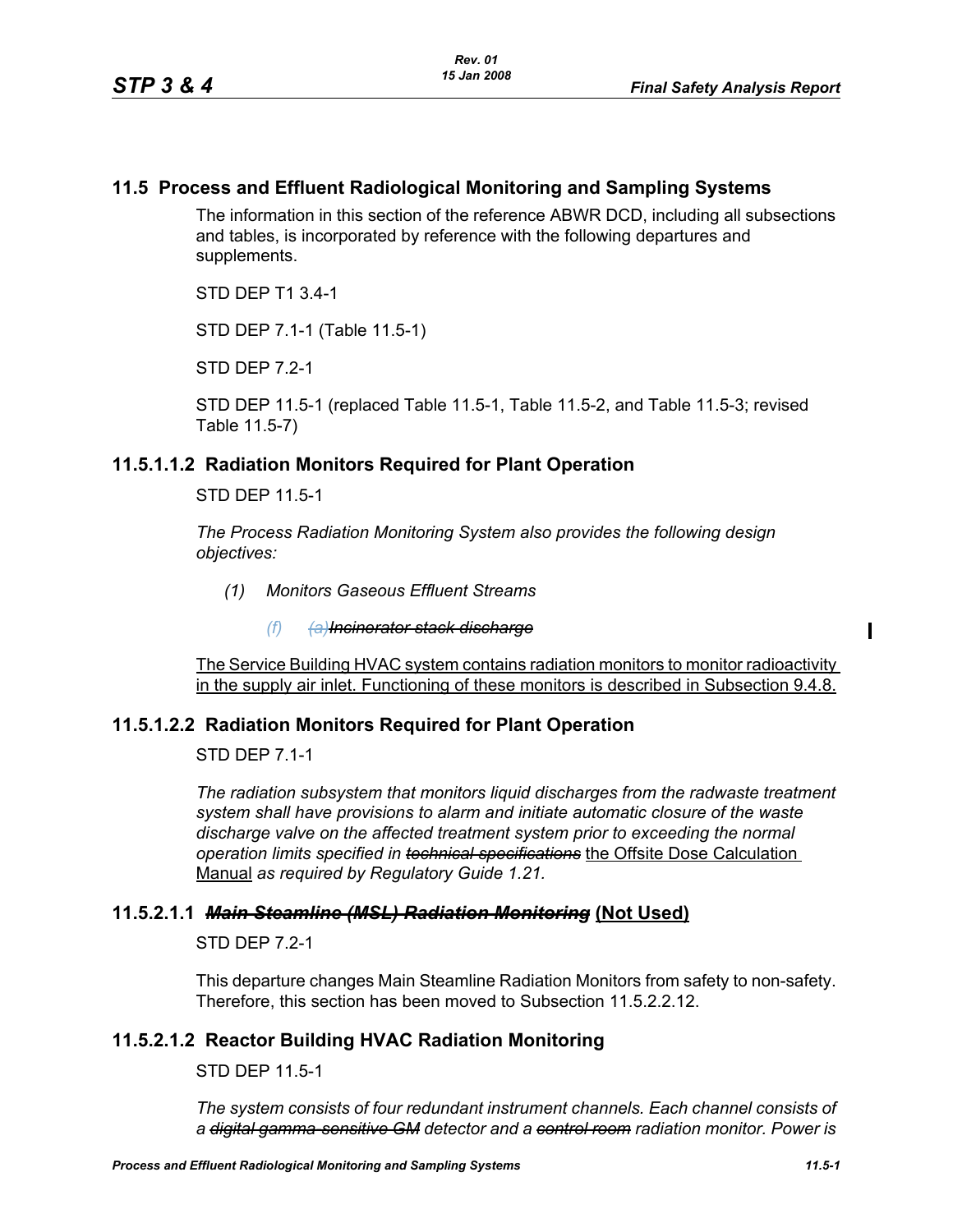*supplied to channels A, B, C, and D monitors from vital 120 VAC Divisions 1, 2, 3 and 4, respectively. A two-pen recorder powered from the 120 VAC instrument bus allows the output of any two channels to be recorded by the use of selection switches.*

*Each radiation monitor has four* three *trip circuits: two upscale one downscale and one inoperative similar to MSL radiation monitors* and one downscale/inoperative.

*A high-high, inoperative or a downscale* downscale/inoperative *trip in the radiation monitor results in a channel trip which is provided to LDS. Any two-out-of-four channel trips will result in the initiation by LDS of the Standby Gas Treatment System (SGTS) and in the isolation of the secondary containment (including closure of the containment purge and vent valves and closure of the Reactor Building ventilating exhaust isolation valves).*

*Each radiation monitor will display the measured radiation level in mGy/h* mSv/h.

## **11.5.2.1.3 Fuel Handling Area Ventilation Exhaust Radiation**

STD DEP 11.5-1

*This subsystem monitors the radiation level in the fuel handling area ventilation exhaust duct. The system consists of four channels which are physically and electrically independent of each other. Each channel consists of a digital gammasensitive GM detector and a control room radiation monitor. Power for channels A, B, C, and D is supplied from the vital 120 VAC Divisions 1, 2, 3 and 4, respectively.*

*Each radiation monitor has four* three *trip circuits: two upscale one downscale and one inoperative similar to the MSL radiation monitors* and one downscale/inoperative. *This subsystem performs the same trip functions as those described in Subsection [11.5.2.1.2](#page-0-0) for the Reactor Building HVAC exhaust radiation monitoring.*

# **11.5.2.1.4 Control Building HVAC Radiation Monitoring**

STD DEP 11.5-1

*The Control Building HVAC Radiation Monitoring Subsystem is provided to detect the radiation level in the normal outdoor air supply, automatically closes the outdoor air intake and the exhaust dampers, and initiates automatically the emergency air filtration system. The emergency air filtration system fans shall be started and area exhaust fans stopped on high radiation.*

*Each radiation channel consists of a digital gamma-sensitive GM detector and a radiation monitor which is located in the control room.*

*Each radiation monitor has four* three trip circuits: two upscale *one inoperative and one downscale* and one downscale/inoperative. *All trips are displayed on the appropriate radiation monitor and each actuates a control room annunciator.*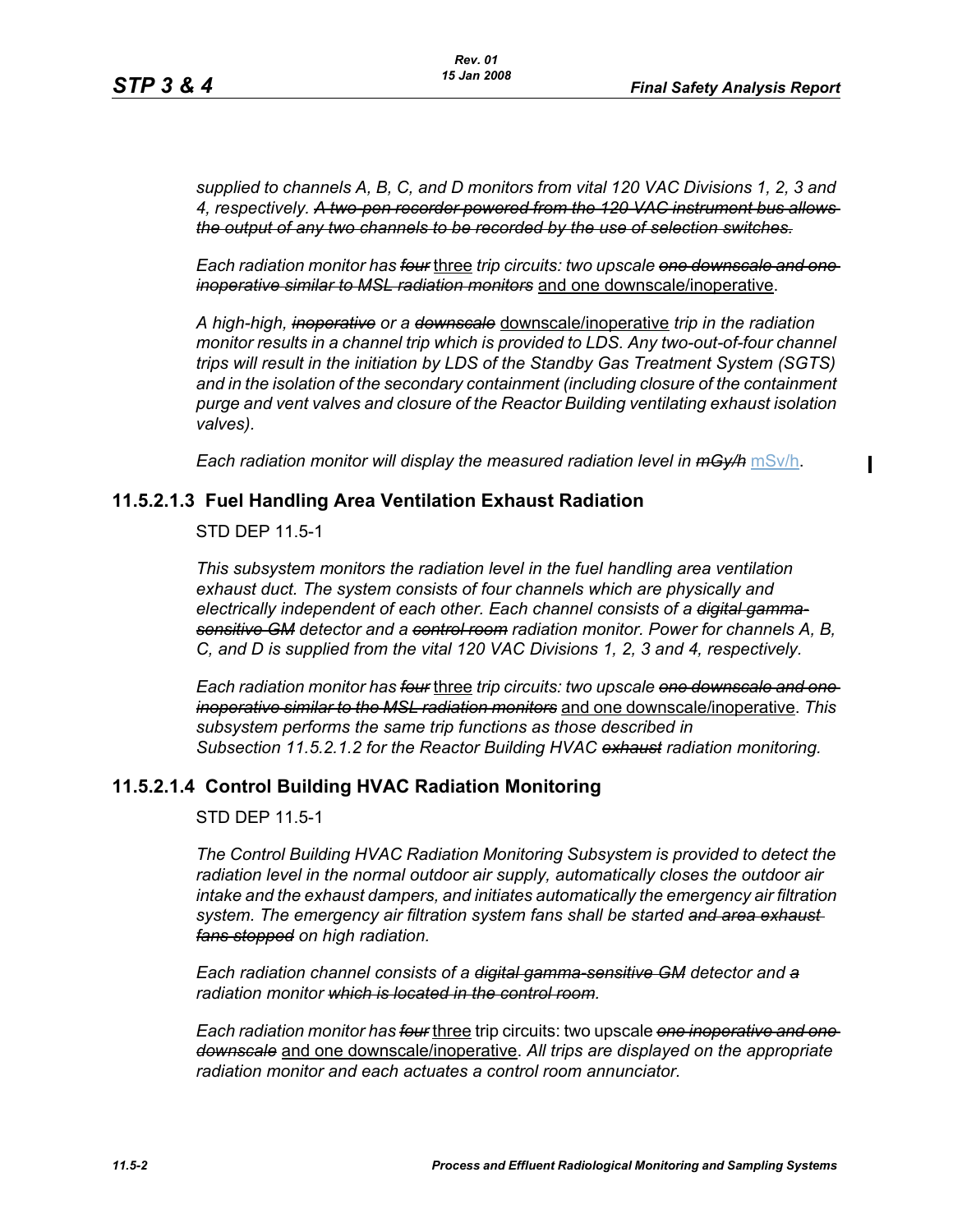# **11.5.2.1.5 Drywell Sumps Discharge Radiation Monitoring**

STD DEP 11.5-1

*This subsystem monitors the radiation level in the liquid waste transferred in the drain line from the drywell LCW and HCW sumps to the Radwaste System. One monitoring channel is provided in each sump drain line. Each channel uses an ionization chamber which* detector *is located on the drain line from the sump just downstream from the outboard isolation valve. The output from each sensor* detector *is fed to a radiation monitor in the control room for display, recording and annunciation.*

## **11.5.2.2.1 Offgas Pre-Treatment Radiation Monitoring**

STD DEP 11.5-1

*A continuous sample is extracted from the offgas pipe via a stainless steel sample line. It is then passed through a sample chamber and a sample panel before being returned to the suction side of the steam jet air ejector (SJAE). The sample chamber is a stainless steel pipe which is internally polished to minimize plateout. It can be purged with room air to check detector response to background radiation by using a three-way solenoid-operated valve. The valve is controlled by a switch located in* from *the main control room. The sample panel measures and indicates sample line flow. A digital gamma-sensitive GM detector is positioned adjacent to the vertical sample chamber and is connected to radiation monitors in the main control room* which then send the data to the main control room to display.

*The radiation monitor has four* three *trip circuits: two upscale (high-high and high)*, *one downscale and one inoperative* and one downscale/inoperative.

## **11.5.2.2.2 Offgas Post-Treatment Radiation Monitoring**

STD DEP 7.1-1

STD DEP 11.5-1

*This subsystem monitors radioactivity in the offgas piping downstream of the offgas system charcoal absorbers adsorbers and upstream of the offgas system discharge valve. A continuous sample is extracted from the Offgas System piping, passed through the offgas post-treatment sample panel for monitoring and sampling, and returned to the Offgas System piping. The sample panel has a pair of filters (one for particulate collection and one for halogen collection) in parallel (with respect to flow) with two identical GM detectors. Two radiation monitors in the main control room analyze and* the data and then send the data to the main control room to *visually display the measured gross radiation level*.

*Each radiation monitor has* four *trip circuits: that indicate* three upscale (*high-high-high, high-high, high*)*, and* one *downscale/inoperative. Each trip is visually displayed on the radiation monitor*. Each trip is determined by the radiation monitor and then sent for visual display to the main control room. *The trips actuate corresponding main control room annunciators: offgas post-treatment high-high-high radiation, offgas post-*  $\mathbf I$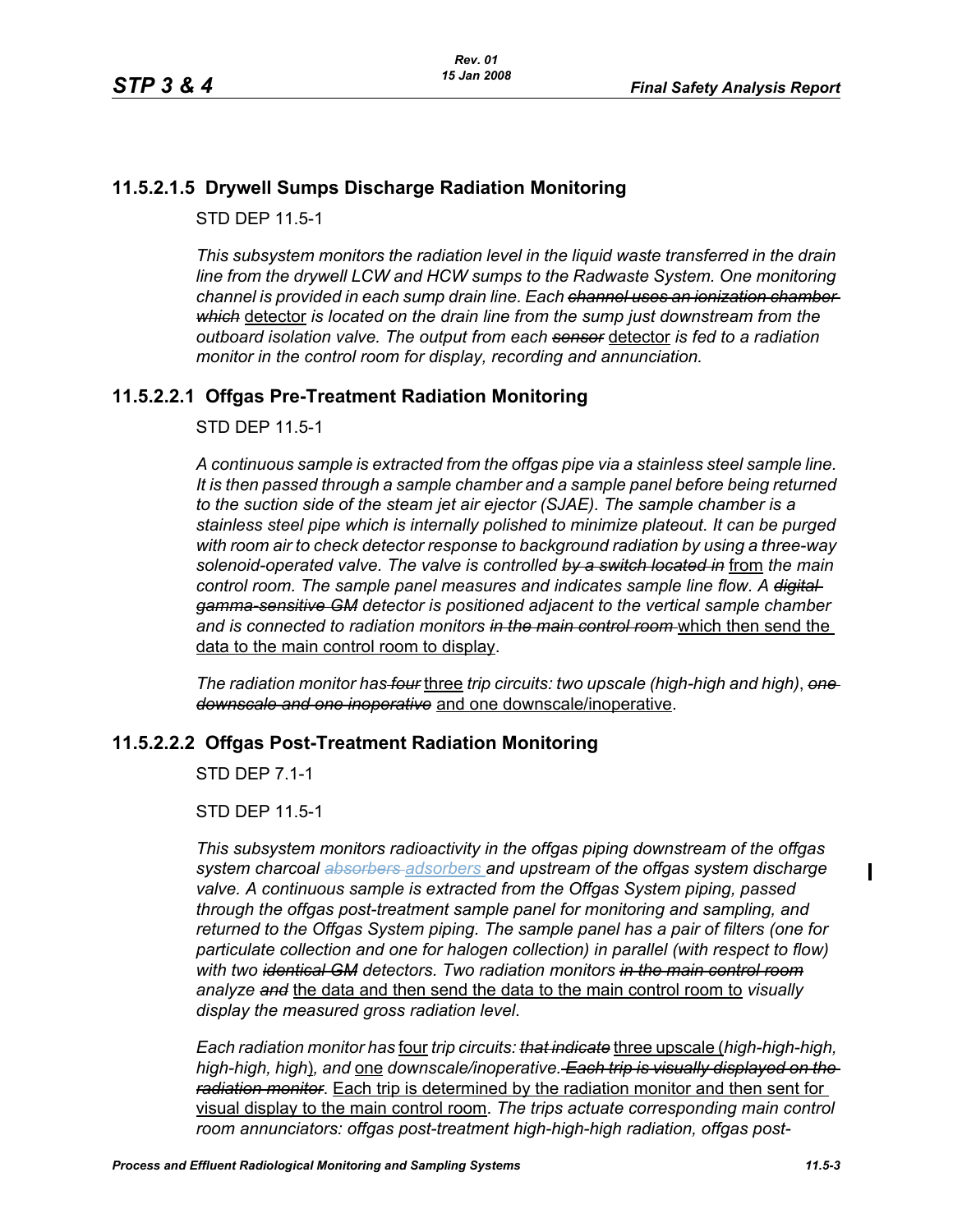*treatment high-high radiation, and offgas post-treatment high and downscale/inoperative monitor.*

*High or low flow measured at the sample panel actuates an annunciator in the control room to indicate abnormal flow.*

*The high-high-high and downscale trip/inoperative outputs initiate closure of the offgas system discharge and bypass valves* valve. *The high-high-high trip setpoint is determined so that valve closure is initiated prior to exceeding technical specification limit. Any one high-high channel trip initiates alignment of the Offgas System flow valves to achieve treatment through the charcoal vault.* provided in the Offsite Dose Calculation Manual. Any one High channel trip from the gaseous channels closes the offgas bypass valve.

## **11.5.2.2.3 Charcoal Vault Radiation Monitoring**

STD DEP 11.5-1

*The charcoal vault is monitored for gross gamma radiation level with a single instrument channel. The channel includes a digital sensor and converter, and a radiation monitor. The sensor is located outside the vault on the HVAC exhaust line from the vault*. *The radiation monitor is located in the main control room* analyzes the data and then sends the data for visual display to the main control room. *The channel provides for sensing and readout of gross gamma radiation over a range of six logarithmic decades (0.01 to 104 mGy/h)*.

*The monitor has one adjustable* two trip circuits: one *upscale trip circuit for alarm and one downscale* downscale/inoperative *trip for instrument trouble.* The trip outputs are alarmed in the main control room*. Power to the monitor is supplied from 120 VAC vital non-1E bus.*

## **11.5.2.2.4 Plant Stack Discharge Radiation Monitoring**

#### STD DEP 11.5-1

*A representative sample is continuously extracted from the ventilation ducting through an isokinetic probe in accordance with ANSI N13.1 and passed through the stack ventilation sample panels for monitoring and sampling, and returned to the ventilation ducting. Each sample panel has a pair of filters (one for particulate collection and one for halogen collection) in parallel (with respect to flow) for continuous gaseous radiation sampling. The radiation detector assembly consists of a shielded gas chamber that houses a scintillation detector and a check source. The extended range detector assembly consists of an ionization* a *chamber which measures radiation levels up to 3700* 3.7 x 10<sup>3</sup> *MBq/cm3. A radiation monitor in the main control room analyzes and visually displays* the data and then sends it to the main control room to display *the measured radiation level. These sensors are qualified to operate under accident conditions*.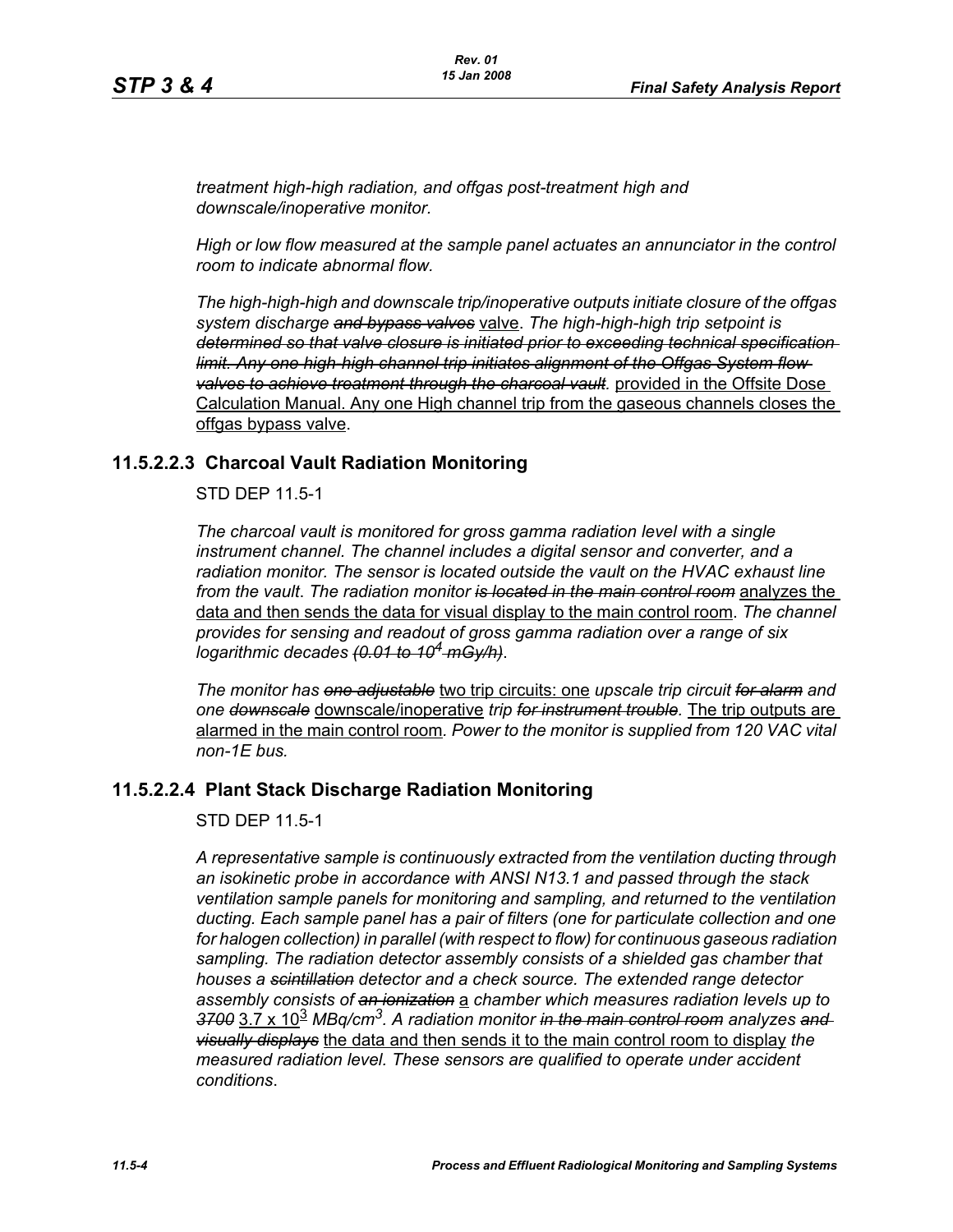*The radiation monitor initiates trips* has three trip circuits*: for alarm indications on* two upscale (*high-high, high*)*, and* one *low* downscale/inoperative *radiation from each detector assembly.* These trip outputs are alarmed in the main control inoperative room. *Also, the sampled line is monitored for high or low flow indications and alarming.*

## **11.5.2.2.5 Radwaste Liquid Discharge Radiation Monitoring**

STD DEP 11.5-1

*Liquid waste can be discharged from the sample tanks containing liquids that have been processed through one or more treatment systems such as evaporation, filtration, and ion exchange. During the discharge, the liquid is extracted from the liquid drain treatment process pipe, passed through a liquid sample panel which contains a detection assembly for gross radiation monitoring, and returned to the process pipe. The detection assembly consists of a scintillation detector mounted in a shielded sample chamber equipped with a check source. A radiation monitor in the control room analyzes* and transmits the measured gross radiation level to the main control room for visual display. *and visually displays the measured gross radiation level.*

# **11.5.2.2.6 Reactor Building Cooling Water Radiation Monitoring**

STD DEP T1 3.4-1

STD DEP 11.5-1

*Each channel consists of a scintillation detector which is located in a well near the RCW heat exchanger exit pipe. Radiation detected from the three channels is multiplexed and fed into a common radiation monitor.* The output signal from each detector is sent to a separate radiation monitor*. This monitor provides individual channel trips* two trip circuits*:* one upscale *on high* (high) *radiation level and* one *downscale/inoperative indication for annunciation in the control room. Power to the monitors is provided from the non-1E vital 120 VAC source*.

# **11.5.2.2.8 Turbine Building Ventilation Exhaust Monitoring**

STD DEP T1 3.4-1

STD DEP 11.5-1

*This subsystem monitors the vent discharge in the Turbine Building for gross radiation*  levels. This includes the discharge from the mechanical vacuum pump. The monitoring *is provided by four channels (two redundant sets). Two redundant channels monitor radiation in the compartment area air exhaust duct and the other two redundant channels monitor the radiation in the ventilation system air exhaust from the clean area. Each channel uses a digital detector located adjacent to the monitored exhaust duct. The outputs from each set of detectors are multiplexed and then fed into two separate radiation monitors for display, recording and annunciation.* The output signal from each detector is processed by a separate radiation monitor and then transmitted to the main control room for alarm and display*. Each monitor provides alarm trips on*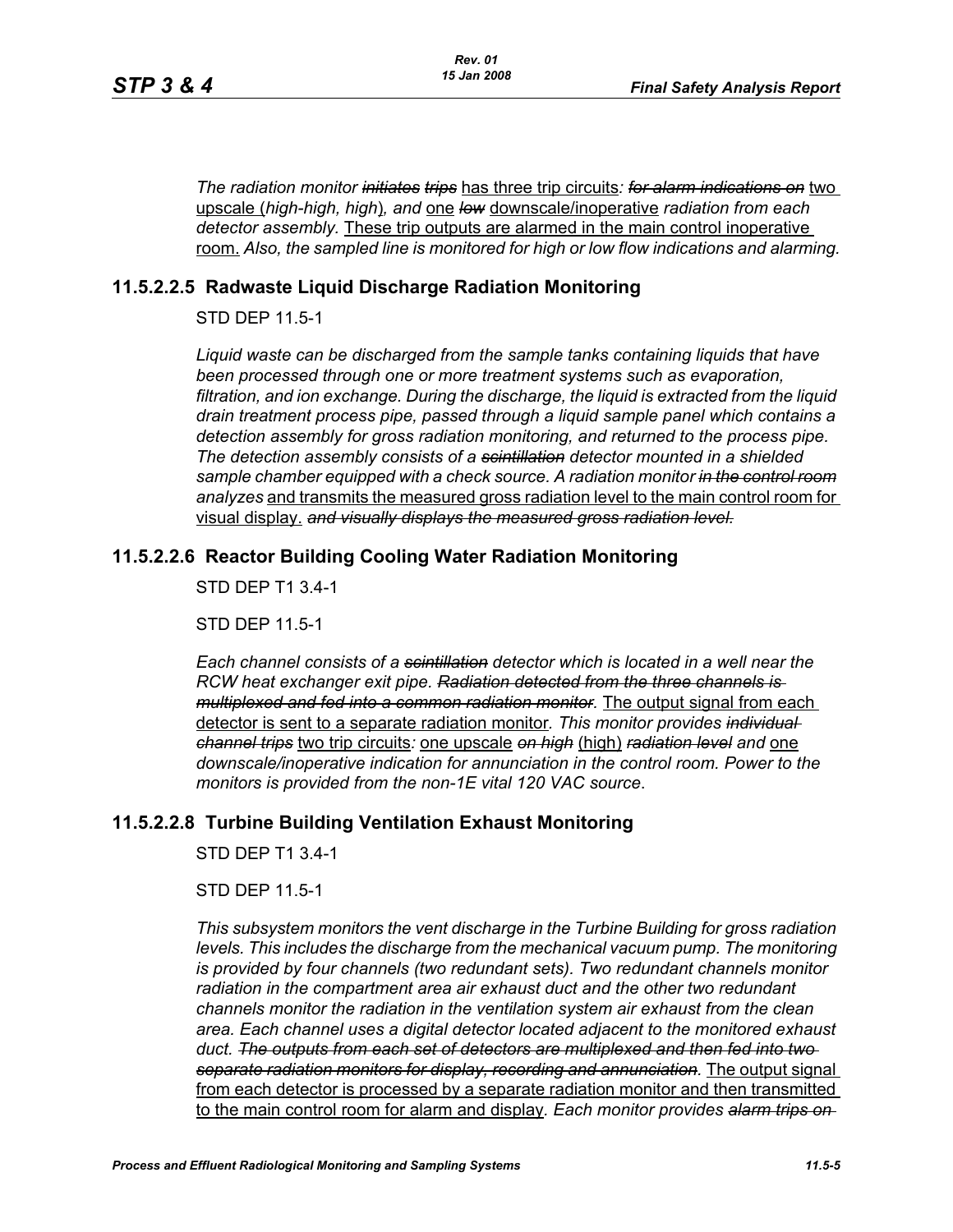П

*radiation high* two trip circuits: one upscale (high) *and* one *on radiation low (one downscale/inoperative).*

#### **11.5.2.2.9 Turbine Gland Seal Condenser Exhaust Discharge Monitoring**

STD DEP T1 3.4-1

STD DEP 11.5-1

*This subsystem monitors the offgas releases to the stack from the turbine gland seal system. The offgas releases are continuously sampled and monitored for noble gases by a scintillation detector. The output signal is multiplexed and then fed to a shared radiation monitor in the main control for display, recording and annunciation* The output signal from each detector is processed by a separate radiation monitor and then transmitted to the main control room for alarm and display*. This monitor provides two* three *trip alarms* circuits: two upscale, (high-high*, one on radiation*, *high) and one on radiation low (downscale/inoperative)*.

## **11.5.2.2.10 Standby Gas Treatment System Radiation Monitoring**

STD DEP 11.5-1

*Two ionization chamber detectors are physically located downstream of the exhaust*  fans on the exhaust duct to the stack and are utilized to monitor the high levels of *radioactivity expected under accident conditions. Two other scintillation detectors are used during offgas sampling of the gas exhaust to the stack to monitor the normal level of radioactivity expected during normal plant operation.*

*The subsystem consists of four instrumented channels. Each channel consists of a detector and a main control room radiation monitor.*

*Each radiation monitor has four* three *trip circuits: two upscale* (high-high and high)*, one inoperative and one downscale* downscale/inoperative*. All trips are displayed on the appropriate radiation monitor and each actuates a main control room annunciator for high-high, high and low/inoperative indications.*

## **11.5.2.2.11** *Incinerator Stack Discharge Radiation Monitoring* **(Not Used)**

STD DEP 11.5-1

*This subsystem monitors the radioactivity in the discharge from the incinerator stack during burning of low radioactive waste. A representative sample from the discharge path is drawn through an isokinetic probe and routed to a local sample panel in the Radwaste Building for monitoring and particle collection. The sample panel houses the radiation detector assembly, a pair of filters for collection of airborne particulates and halogens, the vacuum pumps and associated plumbing, and a gamma check source for testing operability of the radiation channel. Also, the sample panel includes provisions for purging from the Radwaste Building control room.*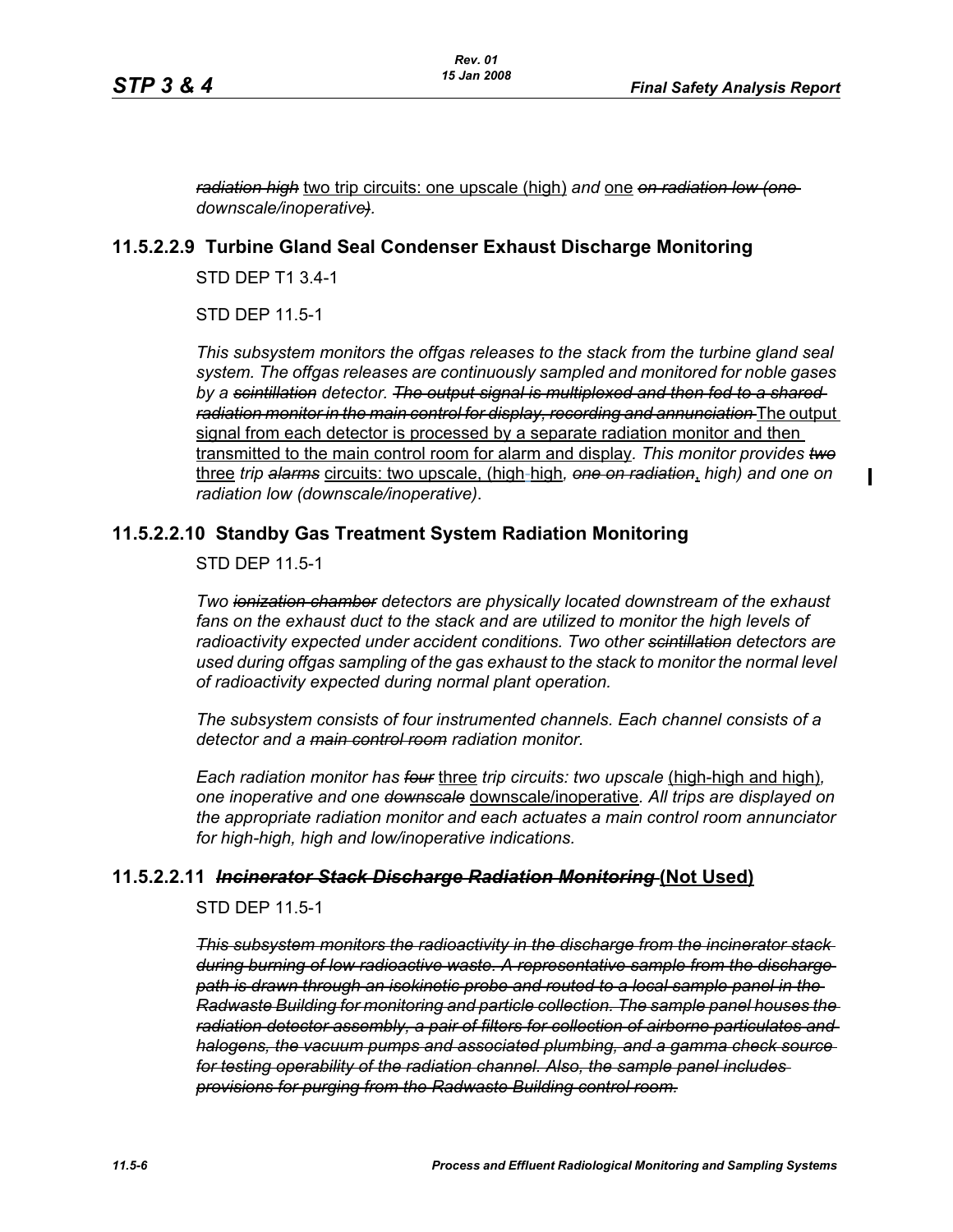*The local sample panel and the radiation monitor are powered from 120 VAC instrument power.*

*The radiation monitor initiates trips on high and high-high levels and on downscale/inoperative indication. These trips are alarmed in the Radwaste Building control room. On high-high trip, the incinerator exhaust fans are shutdown to terminate any further discharge from the stack.*

## **11.5.2.2.12 Main Steamline (MSL) Radiation Monitoring**

STD DEP 7.2-1

STD DEP 11.5-1

*This subsystem monitors the gamma radiation level of the steam transported by the main steamlines in the MSL tunnel. The normal radiation level is produced primarily by coolant activation gases plus smaller quantities of fission gases being transported with the steam. In the event of a gross release of fission products from the core, the monitoring channels provide trip signals to the Leak Detection and Isolation System.*

*The MSL radiation monitors consist of four redundant instrument channels. Each channel consists of a local detector (ion chamber) and a control room radiation monitor. Power for channels A, B, C, and D monitors is supplied from vital 120 VAC divisions 1, 2, 3 and 4, respectively. All four channels are physically and electrically independent of each other.*

*The detectors are physically located near the main steamlines (MSL) just downstream of the outboard MSIVs in the steam tunnel. The detectors are geometrically arranged and are capable of detecting significant increases in radiation level with any number of main steamlines in operation. Table 11.5-1 lists the location and range of the detectors.*

*Each radiation monitor has four trip circuits: two upscale (high-high and high), one downscale (low), and one inoperative. Each trip is visually displayed on the affected radiation monitor. A high-high or inoperative trip in the radiation monitor results in a channel trip which is provided to the Reactor Protection System (RPS) and to the Leak Detection and Isolation System (LDS). Any two-out-of-four channel trip results in initiation of MSIV closure, reactor scram, main condenser mechanical vacuum pump (MVP) shutdown, and MVP line discharge valve closure. High and low trips do not result in a channel trip. Each radiation monitor displays the measured radiation level in mGy/h* mSv/h. *All channel trips are annunciated in the main control room.*

## **11.5.3 Effluent Monitoring and Sampling**

#### **11.5.3.4 Setpoints**

STD DEP 7.1-1

*The trip setpoints that initiate automatic isolation functions are specified in the plant Technical Specifications* Instrument Setpoint Summary Report *as indicated in Table [11.5-1](#page-11-0)*.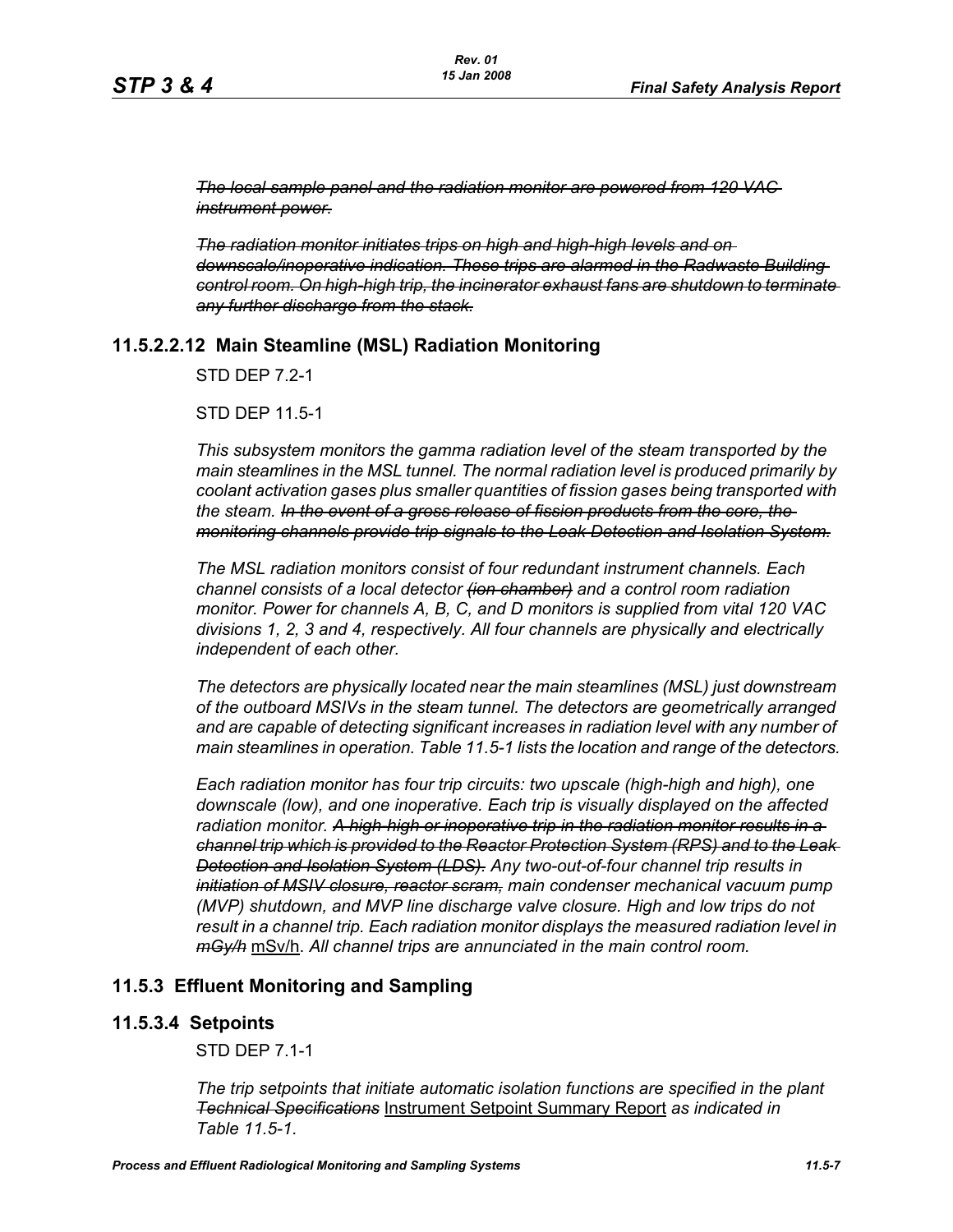# **11.5.4.3 Implementation of General Design Criterion 64**

STD DEP 11.5-1

*Radiation levels in radioactive and potentially radioactive process streams are monitored for radioactivity releases. These include:*

- *(3) Carbon* Charcoal *vault vent*
- *(5) Incinerator stack discharge*

#### **11.5.5.1 Inspection and Tests**

STD DEP 11.5-1

*The following monitors have alarm trip circuits which can be tested by using test signals or portable gamma sources:*

*(9) Carbon vault vent* Charcoal vault *exhaust*

*The following monitors include built-in check sources and purge systems which can be operated from the main control room:*

#### *(7) Incinerator stack discharge*

#### **11.5.5.2 Calibration**

STD DEP 11.5-1

*Calibration of radiation monitors is performed using certified commercial radionuclide sources traceable to the National Institute of Standards and Technology. The overall reproducibility of calibration is limited to ±15%. The source-detector geometry during primary calibration will be mechanically precise enough to ensure that positioning errors of either instruments or radiation sources do not affect the calibration accuracy by more than ±3%. Each continuous monitor is calibrated during plant operation or during the refueling outage if the detector is not readily accessible. Calibration can also be performed on the applicable instrument by using liquid or gaseous radionuclide standards or by analyzing particulate iodine or gaseous grab samples with laboratory instruments.*

*The following monitors display the gross gamma signal in counts/min:*

- *(1) Offgas post-treatment*
- *(2) Plant stack discharge (low to normal levels)*
- *(3) Radwaste liquid discharge*
- *(4) SGTS offgas discharge (low to normal levels)*
- *(5) Reactor Building cooling water intersystem leakage*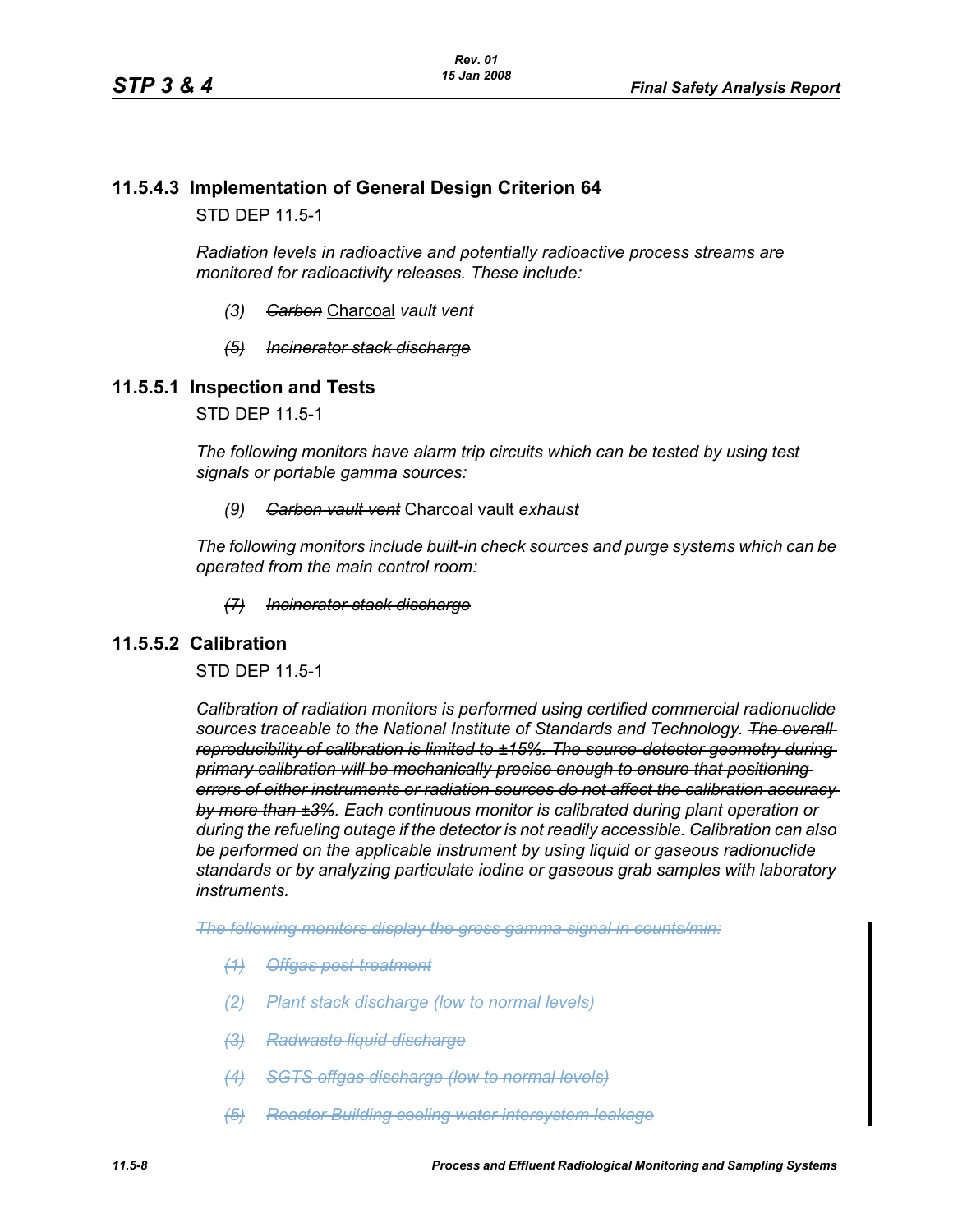- *(6) Radwaste Building ventilation exhaust*
- *(7) Main turbine gland seal condenser offgas exhaust*
- *(8) Incinerator stack discharge*

*The following monitors are calibrated to provide measurements of the gross gamma dose rate in mGy/h:*

- *(1) Main steamline tunnel area*
- *(2) Reactor Building ventilation exhaust*
- *(3) Fuel handling area ventilation exhaust*
- *(4) Charcoal vault vent exhaust*
- *(5) Control Building air intake supply*
- *(6) Turbine Building ventilation exhaust*
- *(7) SGTS offgas discharge (high level)*
- *(8) Offgas pre-treatment*
- *(9) Drywell sump liquid discharge*
- *(10) Plant stack discharge (high level)*

#### **11.5.5.3 Maintenance**

STD DEP 11.5-1

*All channel detectors* and *electronics, and recorders are serviced and maintained on an annual* a periodic *basis or in accordance with manufacturers' recommendations to ensure reliable operations. Such maintenance includes cleaning, lubrication and assurance of free movement of the recorder in addition to the replacement or adjustment of any components required after performing a test or calibration check* For sampling systems, skids are designed in order to allow periodic maintenance and cleaning*. If any work is performed which would affect the calibration, a recalibration is performed at the completion of the work.*

## **11.5.6 COL License Information**

#### **11.5.6.1 Calculation of Radiation Release Rates**

The following site-specific supplement addresses COL License Information Item 11.4.

The Offsite Dose Calculation Manual (ODCM) contains the methodology and parameters used for calculation of offsite doses resulting from gaseous and liquid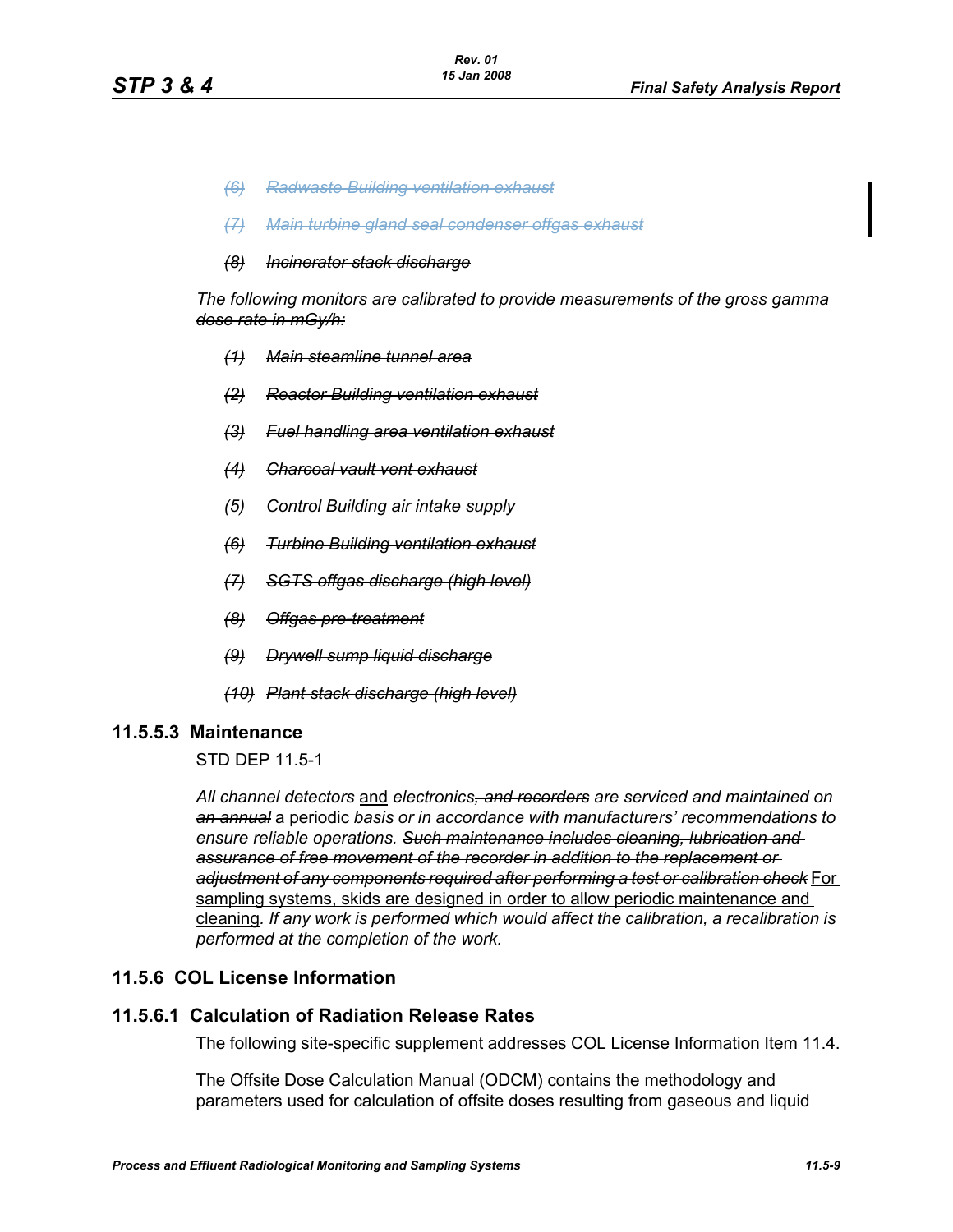$\mathbf I$ 

П

effluents. The ODCM addresses the methods for the conversion of the radiation measurements of gaseous discharge from the main plant stack into release rates.

# **11.5.6.2 Compliance with the Regulatory Shielding Design Basis**

The following site-specific supplement addresses COL License Information Item 11.5.

The operations of the sampling systems for Standby Gas Treatment and main stack effluent monitoring will be implemented by operation and maintenance procedures. The design will, as demonstrated in shielding calculations, comply with the shielding requirements for accident conditions, as stipulated in NUREG-0737, Item II.F.1, clarification 2 of Attachment 2. Equipment design or procurement specifications will contain the necessary shielding requirements. (COM 11.5-1)

# **11.5.6.3 Provisions for Isokinetic Sampling**

The following site-specific supplement addresses COL License Information Item 11.6.

Procedures will be developed prior to fuel load, consistent with ABWR Licensing Topical Report NEDO-33297, dated January 2007, "Advanced Boiling Water Reactor (ABWR) Procedures Development Plan," to include the collection techniques used to extract representative samples of radioactive iodines and particulates. Collecting and sampling procedures will require isokinetic conditions within 20% of the flow rate are maintained to assure that a representative sample from the effluent stream is taken as stipulated in NUREG-0737, Item II.F.1, clarification 3 of Attachment 2. (COM 11.5-2)

## **11.5.6.4 Sampling of Radioactive Iodines and Particulates**

The following site-specific supplement addresses COL License Information Item 11.7.

Procedures will be developed prior to fuel load, consistent with ABWR Licensing Topical Report NEDO NEDO-33297, dated January 2007, "Advanced Boiling Water Reactor (ABWR) Procedures Development Plan," to include the collection techniques used to extract representative samples of radioactive iodines and particulates to be used following an accident to quantify releases for dose calculations and assessment as stipulated in NUREG-0737, Item II.F.1-2. (COM 11.5-3)

# **11.5.6.5 Calibration Frequencies and Techniques**

The following site-specific supplement addresses COL License Information Item 11.8.

Procedures will be developed prior to fuel load, consistent with ABWR Licensing Topical Report NEDO NEDO-33297, dated January 2007, "Advanced Boiling Water Reactor (ABWR) Procedures Development Plan," to specify the calibration frequencies and techniques for the radiation sensors based on equipment data provided by the vendor. (COM 11.5-4)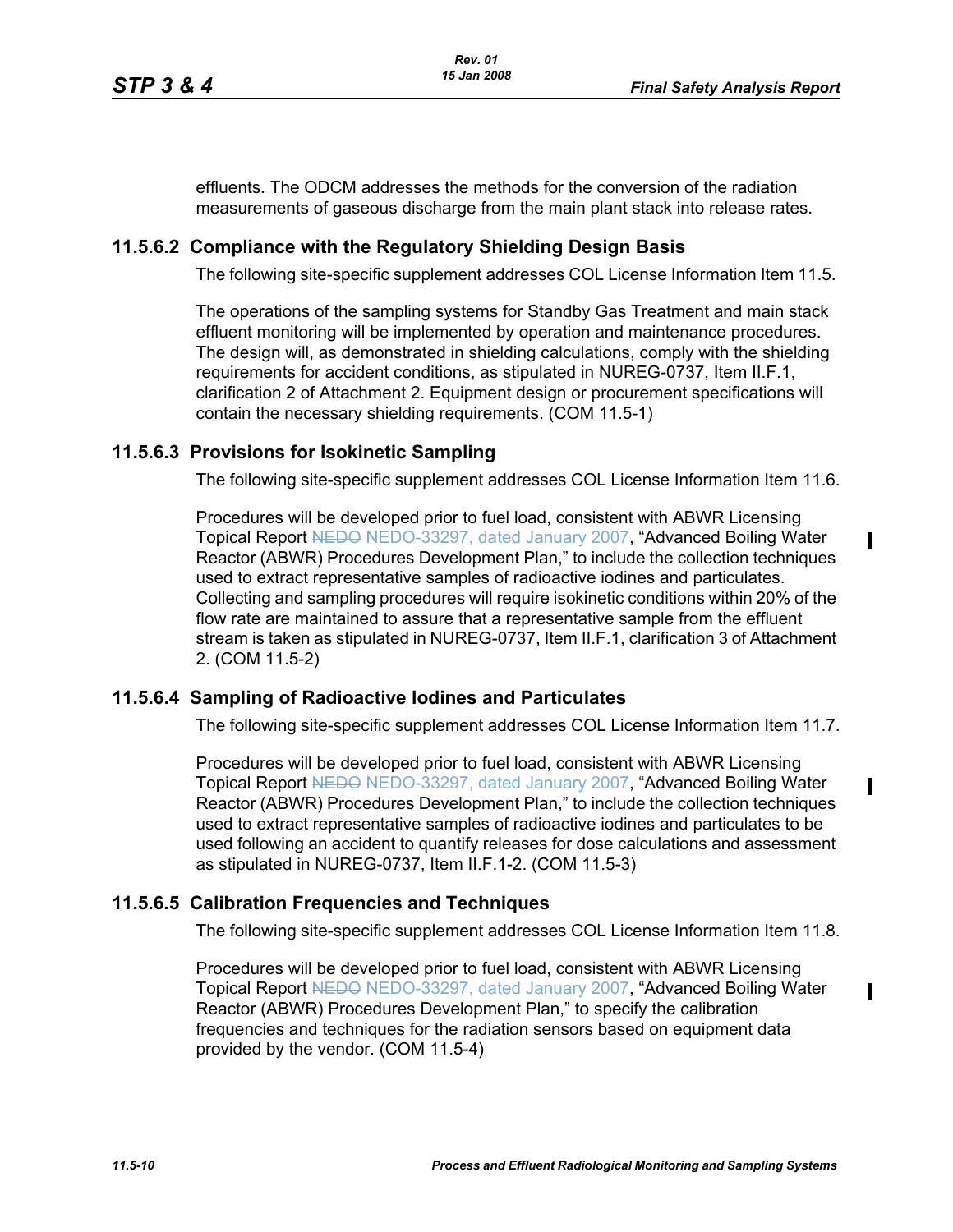# **11.5.7S Additional Information**

This subsection supplements the information provided in the reference DCD as discussed in Section C.III.1.11.5 of Regulatory Guide 1.206.

An offsite dose calculation manual (ODCM) for STP 1 & 2 has been reviewed and approved by the NRC. It contains descriptions of the methodology and parameters used for calculation of offsite doses resulting from gaseous and liquid effluents. It also describes how liquid and gaseous effluent release rates are derived and parameters used in setting instrumentation alarm setpoints to control or terminate effluent releases. The ODCM also contains the radiological environmental monitoring program which samples and analyzes radiation and radionuclides in the environs of the existing plant, using local land use census data in identifying all potential radiation exposure pathways associated with radioactive materials present in liquid and gaseous effluents and direct external radiation from the plant. The ODCM for STP 3 & 4 will be integrated into the 1 & 2 ODCM, taking into account the appropriate differences between the existing and new units.

Compliance with the cost benefits analysis requirements of 10 CFR 50 Appendix I is demonstrated using the generic template submitted as an NEI topical report and is incorporated by reference. The FSAR will be revised with reference to the NEI topical report when the information is available.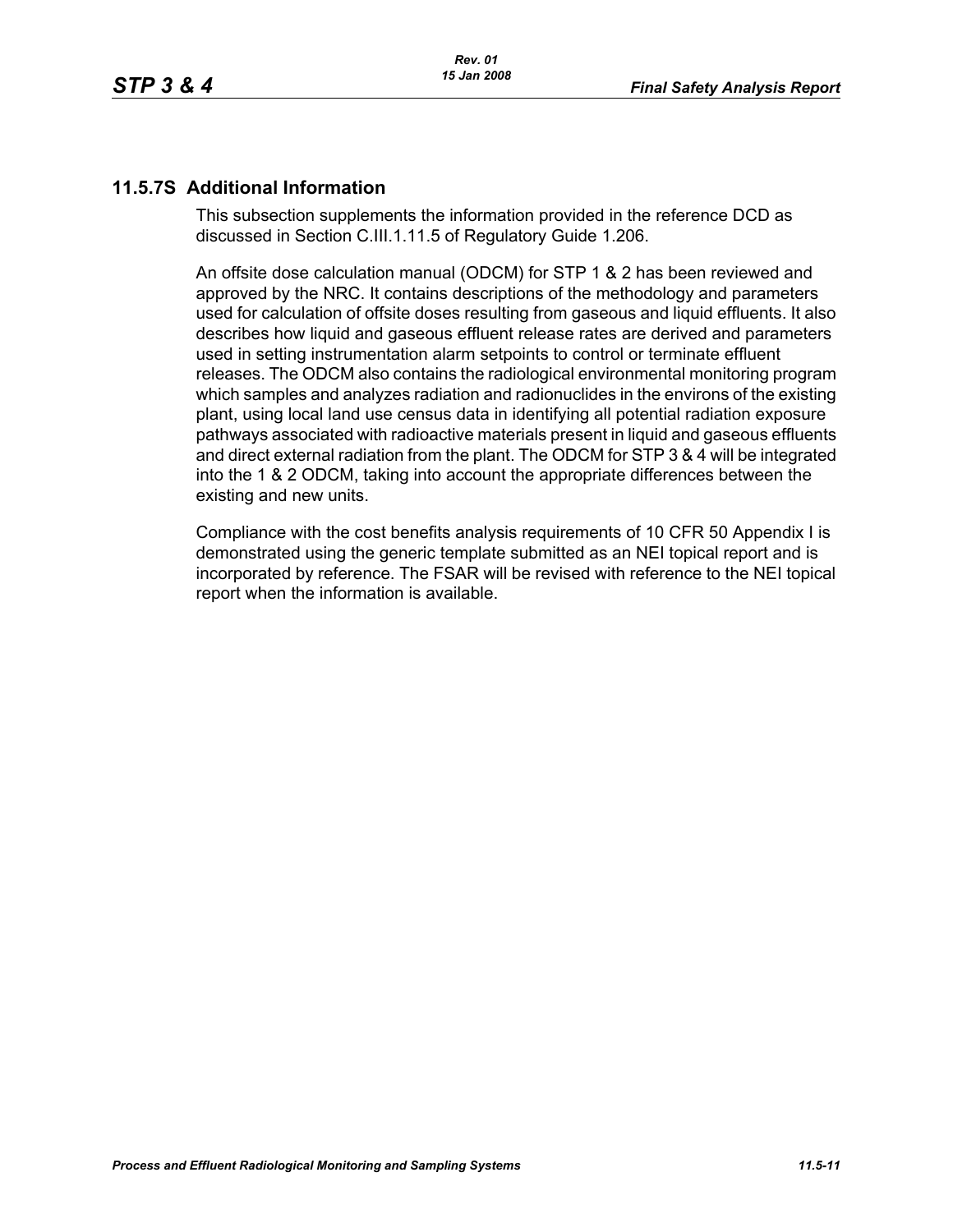<span id="page-11-0"></span>

|                                                 | No. of<br><b>Sample Line or Detector</b> |                                                                                      |                                                                                                             | <b>Setpoint</b>                                     |              |
|-------------------------------------------------|------------------------------------------|--------------------------------------------------------------------------------------|-------------------------------------------------------------------------------------------------------------|-----------------------------------------------------|--------------|
| <b>Monitored Process</b>                        | <b>Channels</b>                          | Location                                                                             | <b>Channel Range</b>                                                                                        | <b>ACF Trip</b>                                     | <b>Scale</b> |
| A. Safety-Related Monitors                      |                                          |                                                                                      |                                                                                                             |                                                     |              |
| Main steamline tunnel area                      | 4                                        | Immediately down-stream of<br>plant main steamline isolation<br>valve                | $1E^{-2}$ to $1E^{4}$ mSv/h                                                                                 | <b>Instrument Setpoint</b><br><b>Summary Report</b> | 6 dec. log   |
| <b>Reactor Building vent</b><br>exhaust         | 4                                        | Exhaust duct upstream of exhaust $1E^{-4}$ to 1 mSv/h<br>ventilation isolation valve |                                                                                                             | <b>Instrument Setpoint</b><br><b>Summary Report</b> | 4 dec. log   |
| Control Building air intake                     | 8 <sup>†</sup>                           | Intake duct upstream of intake<br>ventilation isolation valve                        | $1E^{-4}$ to 1 mSv/h                                                                                        | <b>Instrument Setpoint</b><br><b>Summary Report</b> | 4 dec. log   |
| Drywell sump discharge                          | $\overline{2}$                           | Drain line from LCW & HCW<br>sumps                                                   | $1E^{-2}$ to $1E^{4}$ mSv/h                                                                                 | <b>Instrument Setpoint</b><br><b>Summary Report</b> | 6 dec. log   |
| Fuel handling area air vent<br>exhaust          | $\overline{4}$                           | Locally above operating floor                                                        | $1E^{-4}$ to 1 mSv/h                                                                                        | <b>Instrument Setpoint</b><br><b>Summary Report</b> | 4 dec. log   |
| <b>B. Monitors Required for Plant Operation</b> |                                          |                                                                                      |                                                                                                             |                                                     |              |
| Radwaste liquid discharge                       | 1                                        | Sample line                                                                          | $10^{-1}$ to $10^{4}$ cpm                                                                                   | <b>Instrument Setpoint</b><br><b>Summary Report</b> | 5 dec. log   |
| Reactor Building cooling<br>water system        | 3                                        | RCW Hx line exit                                                                     | $10^{-1}$ to $10^{4}$ cpm                                                                                   | None                                                | 5 dec. log   |
| Offgas post-treatment                           | $\overline{2}$                           | Sample line                                                                          | 10 to $10^6$ cpm                                                                                            | Offsite Dose<br><b>Calculation Manual</b>           | 5 dec. log   |
| Offgas pre-treatment                            | 1                                        | Sample line                                                                          | $1E^{-2}$ -2 to $1E^{4}$ mSv/h                                                                              | None                                                | 6 dec. log   |
| Charcoal vault vent                             | 1                                        | On charcoal vault HVAC exhaust<br>line                                               | $1E^{-2}$ -2 to $1E^{4}$ mSv/h                                                                              | None                                                | 6 dec. log   |
| Plant stack discharge                           | $\overline{2}$                           | Sample line                                                                          | 10 to $10^6$ cpm                                                                                            | None                                                | 5 dec. log   |
|                                                 |                                          | Sample line                                                                          | 10 <sup>-13</sup> to 10 <sup>-6</sup> Amps (1E <sup><math>-2</math></sup> <sup>-2</sup><br>to $1E^4$ mSv/h) | None                                                | 6 dec. log   |

*Rev. 01*<br>15 Jan 2008 *15 Jan 2008*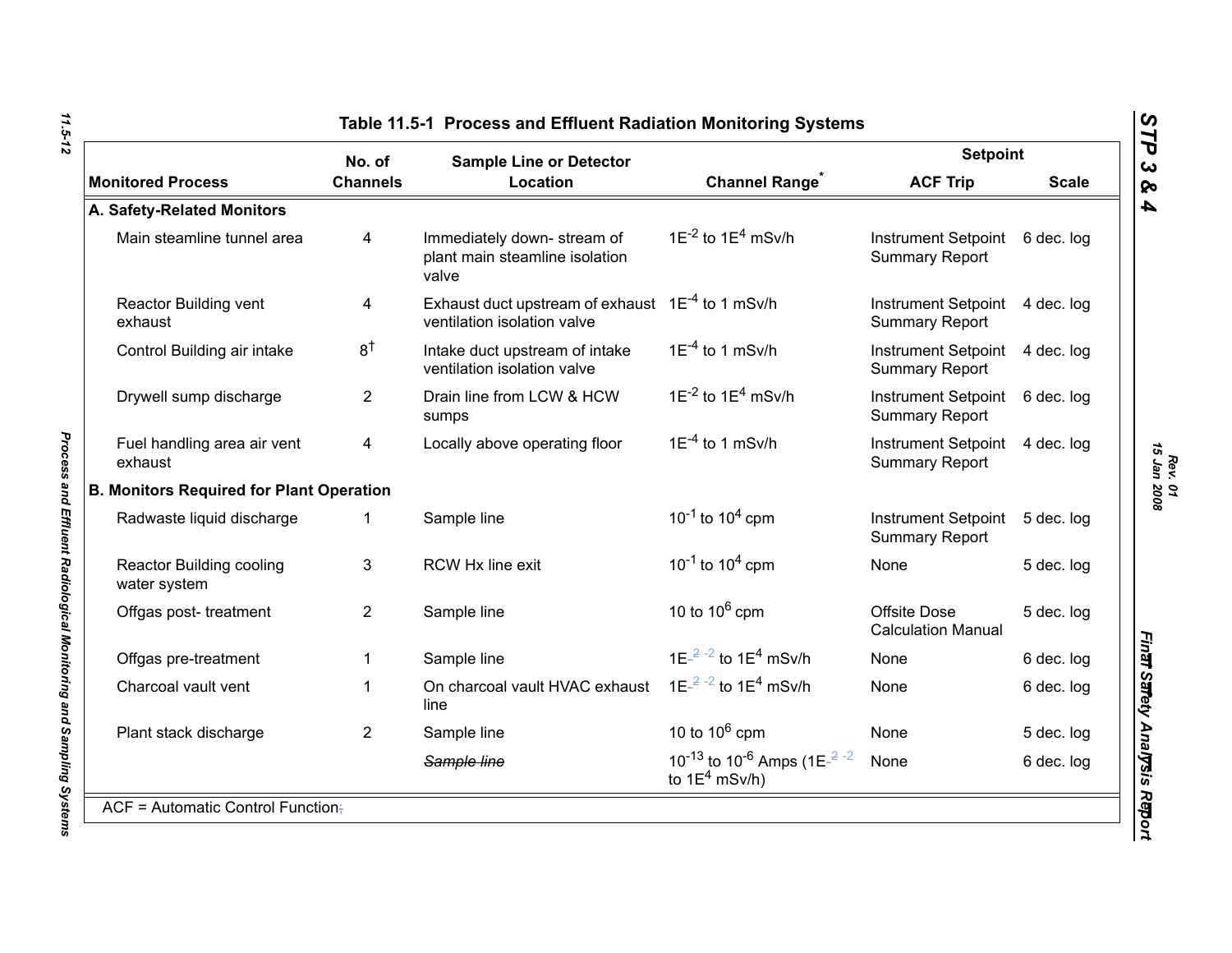| No. of                                                      |                 | <b>Sample Line or Detector</b>                                                                                                                                                                                                                 |                                                                                                             | <b>Setpoint</b> |              |
|-------------------------------------------------------------|-----------------|------------------------------------------------------------------------------------------------------------------------------------------------------------------------------------------------------------------------------------------------|-------------------------------------------------------------------------------------------------------------|-----------------|--------------|
| <b>Monitored Process</b>                                    | <b>Channels</b> | Location                                                                                                                                                                                                                                       | <b>Channel Range</b>                                                                                        | <b>ACF Trip</b> | <b>Scale</b> |
| <b>B. Monitors Required for Plant Operation (Continued)</b> |                 |                                                                                                                                                                                                                                                |                                                                                                             |                 |              |
| Radwaste Building exhaust<br>vent                           | $\mathbf{1}$    | <b>Exhaust ducts</b>                                                                                                                                                                                                                           | 10 to $10^6$ cpm                                                                                            | None            | 5 dec. log   |
| Turbine Building vent<br>exhaust                            | 4               | Exhaust duct                                                                                                                                                                                                                                   | 1EE $-4$ <sup>-4</sup> to 1 mSv/h                                                                           | None            | 4 dec. log   |
| <b>Standby Gas Treatment</b>                                | $\overline{2}$  | SGTS exhaust air duct                                                                                                                                                                                                                          | 1 to $10^6$ cpm                                                                                             | None            | 6 dec. log   |
| System offgas                                               |                 | downstream of exhaust fans                                                                                                                                                                                                                     | 10 <sup>-13</sup> to 10 <sup>-6</sup> Amps (1E <sup><math>-2</math></sup> <sup>-2</sup><br>to $1E^4$ mSv/h) | None            | 6 dec. log   |
| Turbine gland seal<br>condenser offgas                      | 1               | Sample line                                                                                                                                                                                                                                    | 1 to $10^6$ cpm                                                                                             | None            | 6 dec. log   |
| 4 Channels for each air intake                              |                 | 11.5-3 for the dynamic detection range of the monitoring channel expressed as concentration in units of megabecquerels per cubic<br>centimeter, referenced to a specific nuclide. These channel ranges are estimated based on existing plants. |                                                                                                             |                 |              |
|                                                             |                 |                                                                                                                                                                                                                                                |                                                                                                             |                 |              |

*15 Jan 2008*

11.5-13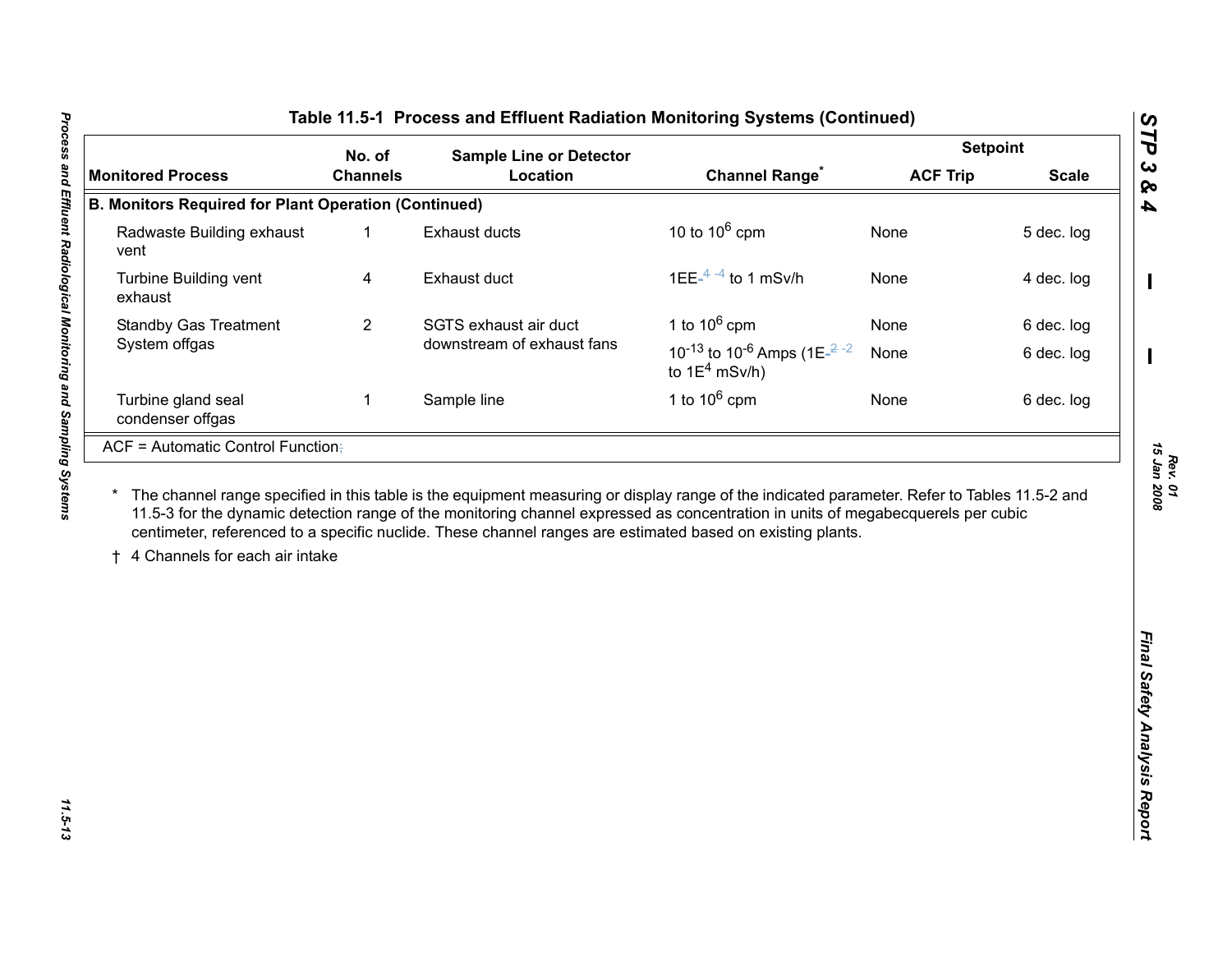| <b>Radiation Monitor</b>                | Configuration                 | <b>Dynamic Detection</b><br>Range <sup>*</sup>                                       | <b>Principal</b><br><b>Radionuclides</b><br><b>Measured</b> | <b>Expected Activity<sup>†</sup></b>                | <b>Alarms and Trips</b>                                             |
|-----------------------------------------|-------------------------------|--------------------------------------------------------------------------------------|-------------------------------------------------------------|-----------------------------------------------------|---------------------------------------------------------------------|
| Offgas post-treatment                   | Offline                       | $3.7 \times 10^{-5}$ to 3.7<br>MBq/cm <sup>3</sup>                                   | $Xe-133^{\ddagger}$<br>Cs-137<br>$I - 131$                  | $1.1 \times 10^{-3}$ MBq/cm <sup>3</sup>            | Flow H/L<br><b>DNSC/INOP</b><br>High<br>High-High<br>High-High-High |
| Offgas pre-treatment                    | Adjacent to sample<br>chamber | 3.7 $\times$ 10 <sup>-5</sup> to 3.7 $\times$ 10 <sup>2</sup><br>MBq/cm <sup>3</sup> | Noble gases fission<br>products                             | ~1.1x10 <sup>-2</sup> MBq/cm <sup>3</sup>           | High-High<br>High<br><b>DNSC/INOP</b><br>Flow H/L                   |
| Main steamline tunnel<br>area           | Adjacent to<br>steamlines     | $3.7x10^{-8}$ to 3.7x10 <sup>2</sup><br>MBq/cm <sup>3</sup>                          | Coolant activation gases   ~6.4x10-2 MBq/cm <sup>3</sup>    |                                                     | High-High<br>High<br><b>DNSC</b><br><b>INOP</b>                     |
| Charcoal vault                          | Inline                        | $3.7x10^{-5}$ to 37<br>MBq/cm <sup>3</sup>                                           | Noble gases                                                 | Negligible                                          | High<br>Low                                                         |
| T/B vent exhaust                        | Inline                        | $3.7x10^{-7}$ to $3.7x10^{-3}$<br>MBq/cm <sup>3</sup>                                | $Xe-133^{\ddagger}$<br>Xe-135                               | ~1.48x10 <sup>-6</sup> MBq/cm <sup>3</sup>          | High<br><b>DNSC/INOP</b>                                            |
| Reactor Building vent<br>exhaust        | Inline                        | 3.7x10 <sup>-7</sup> to 3.7 x 10 <sup>-3</sup><br>MBq/cm <sup>3</sup>                | Noble gases<br>$Xe-133^{\frac{3}{4}}$<br>Xe-135             | $~1.48x10^{-6}$ MBq/cm <sup>3</sup>                 | High-High<br>High<br><b>DNSC/INOP</b>                               |
| Plant stack discharge<br>(normal range) | Offline                       | $3.7 \times 10^{-9}$ to $3.7 \times 10^{-3}$<br>MBq/cm <sup>3</sup>                  | $Xe-133^{1}$<br>Cs-137<br>$I-131$                           | ~1.85x10 <sup>-6</sup> MBq/cm <sup>3</sup>          | High-High<br>High<br><b>DNSC/INOP</b><br>Flow H/L                   |
| Plant stack (high-<br>range)            | Offline                       | $3.7x10^{-4}$ to 3.7x10 <sup>3</sup><br>MBq/cm <sup>3#</sup>                         | $Xe-133^{\ddagger}$                                         | ~1.85x10E $-$ <sup>6-6</sup><br>MBq/cm <sup>3</sup> | Flow H/L<br><b>DNSC/INOP</b><br>High<br>High-High                   |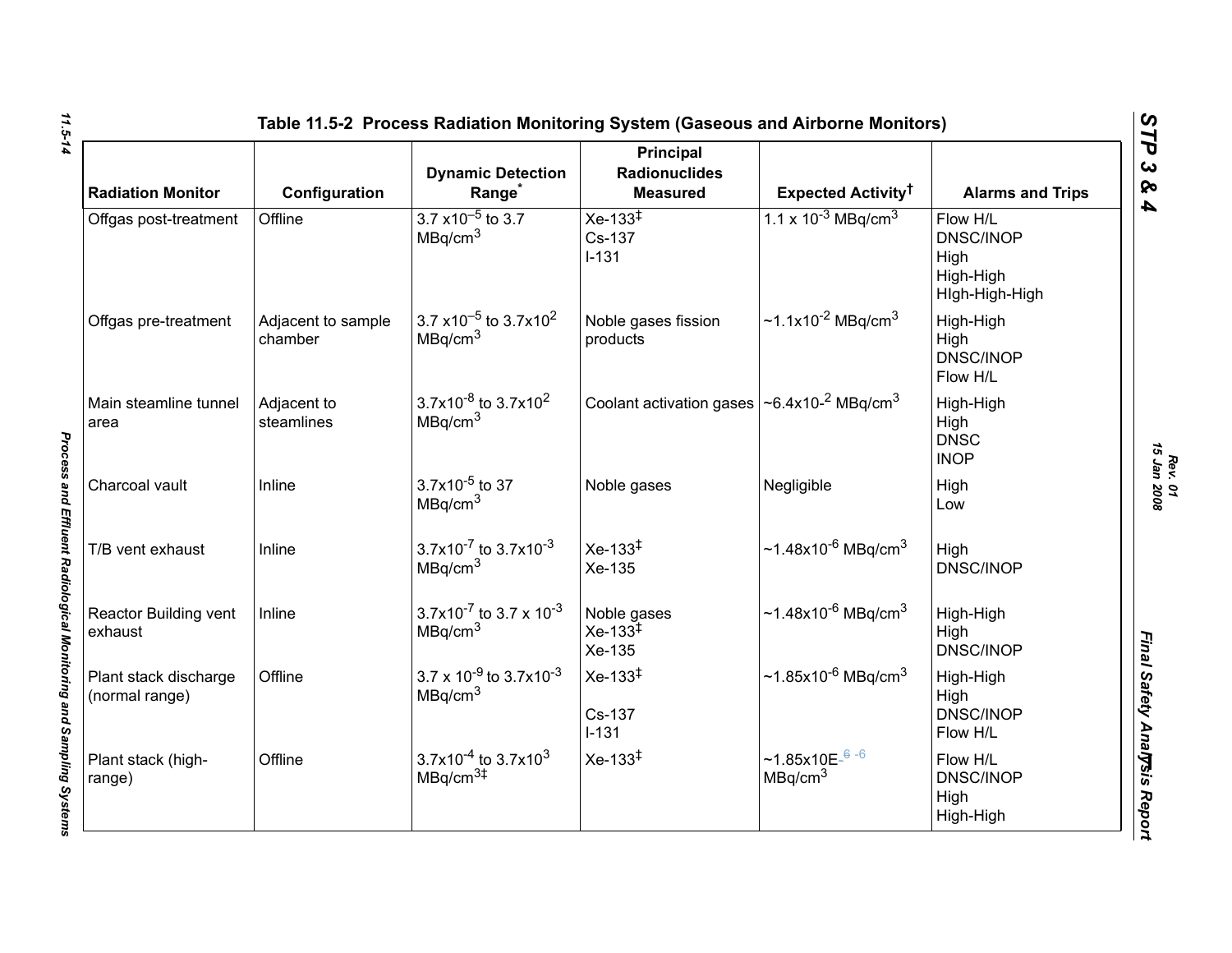<span id="page-14-0"></span>

| <b>Radiation Monitor</b>                                 | Configuration                             | <b>Dynamic Detection</b><br>Range                                                                                                                                             | <b>Principal</b><br><b>Radionuclides</b><br><b>Measured</b> | Expected Activity <sup>†</sup>                                                                                                              | <b>Alarms and Trips</b>                           |
|----------------------------------------------------------|-------------------------------------------|-------------------------------------------------------------------------------------------------------------------------------------------------------------------------------|-------------------------------------------------------------|---------------------------------------------------------------------------------------------------------------------------------------------|---------------------------------------------------|
| Radwaste Building<br>ventilation exhaust                 | Offline                                   | $3.7 \times 10^{-9}$ to 3.7 x 10 <sup>-3</sup><br>MBq/cm <sup>3</sup>                                                                                                         | $Xe-133^{\overline{+}}$<br>Cs-137<br>$I-131$                | $\sim$ 3.7x10 <sup>-7</sup> MBq/cm <sup>3</sup>                                                                                             | High-High<br>High<br><b>DNSC/INOP</b><br>Flow H/L |
| Gland seal condenser<br>exhaust discharge                | Offline                                   | $3.7x10^{-9}$ to $3.7x10^{-3}$<br>MBq/cm <sup>3</sup>                                                                                                                         | Xe-133<br>$Cs - 137‡$<br>$I-131$                            | $\sim$ 3.7x10 <sup>-8</sup> MBq/cm <sup>3</sup>                                                                                             | High-High<br><b>DNSC/INOP</b><br>Flow H/L         |
| Control Bldg. HVAC air   Inline<br>intake                |                                           | $3.7x10^{-7}$ to $3.7x10^{-3}$<br>MBq/cm <sup>3</sup>                                                                                                                         | $Xe-133^{\dagger}$                                          | Negligible                                                                                                                                  | High-High<br>High<br><b>DNSC/INOP</b>             |
| <b>Standby Gas</b><br><b>Treatment System</b><br>exhaust | Offline                                   | $3.7x10^{-9}$ to $3.7x10^{-3}$<br>MBq/cm <sup>3</sup>                                                                                                                         | Noble gases<br>$Cs - 137^{\ddagger}$<br>$I-131$             | ~1.85x10 <sup>-8</sup> MBq/cm <sup>3</sup>                                                                                                  | High-High<br>High<br><b>DNSC/INOP</b><br>Flow H/L |
|                                                          | Inline                                    | $3.7x10^{-4}$ to 3.7x10 <sup>3</sup><br>MBq/cm <sup>3</sup>                                                                                                                   | Noble gases                                                 | ~1.85x10 <sup>-8</sup> MBq/cm <sup>3</sup>                                                                                                  | High-High<br>High<br><b>DNSC/INOP</b>             |
|                                                          | Inline                                    | $3.7x10^{-5}$ to $3.7x10^{-1}$<br>MBq/cm <sup>3</sup>                                                                                                                         | Noble gases                                                 | ~2.22x10 <sup>-4</sup> MBq/cm <sup>3</sup>                                                                                                  | High-High<br>High<br><b>DNSC/INOP</b>             |
| Fuel handling area<br>exhaust<br>$\pm$                   | Sensitivity based upon this radionuclide. | calculation is based on vendor supplied info (sensitivity of the monitor), these values are estimated.<br>Expected activities are estimated and are based on existing plants. |                                                             | Dynamic Detection Range is calculated based on the radionuclides and the sensitivity of the radiation monitor to the radionuclides. As this |                                                   |

*Rev. 01*<br>15 Jan 2008 *15 Jan 2008*